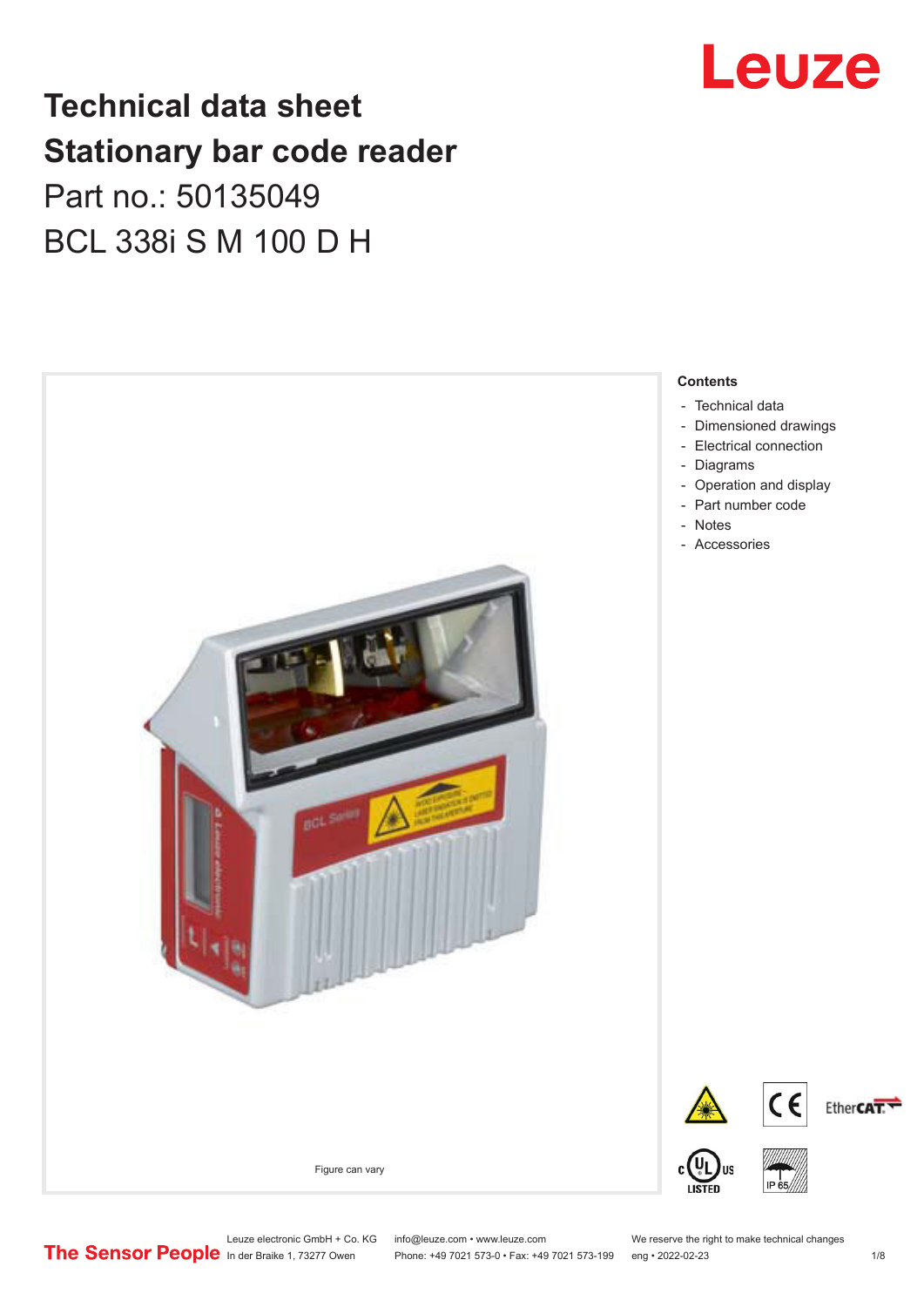## <span id="page-1-0"></span>**Technical data**

# **Leuze**

| <b>Series</b>                                   | <b>BCL 300i</b>                                                  |
|-------------------------------------------------|------------------------------------------------------------------|
|                                                 |                                                                  |
| <b>Special version</b>                          |                                                                  |
| <b>Special version</b>                          | Heating                                                          |
| <b>Functions</b>                                |                                                                  |
| <b>Functions</b>                                | Alignment mode                                                   |
|                                                 | AutoConfig                                                       |
|                                                 | AutoControl                                                      |
|                                                 | AutoReflAct                                                      |
|                                                 | Code fragment technology                                         |
|                                                 | Heating                                                          |
|                                                 | <b>LED</b> indicator                                             |
|                                                 | Reference code comparison                                        |
| <b>Characteristic parameters</b>                |                                                                  |
| <b>MTTF</b>                                     | 110 years                                                        |
|                                                 |                                                                  |
| <b>Read data</b>                                |                                                                  |
| Code types, readable                            | 2/5 Interleaved                                                  |
|                                                 | Codabar                                                          |
|                                                 | Code 128                                                         |
|                                                 | Code 39                                                          |
|                                                 | Code 93                                                          |
|                                                 | <b>EAN 8/13</b>                                                  |
|                                                 | GS1 Databar Expanded                                             |
|                                                 | <b>GS1 Databar Limited</b>                                       |
|                                                 | <b>GS1 Databar Omnidirectional</b>                               |
|                                                 | <b>UPC</b>                                                       |
| Scanning rate, typical                          | $1,000$ scans/s                                                  |
| Bar codes per reading gate, max.<br>number      | 64 Piece(s)                                                      |
| <b>Optical data</b>                             |                                                                  |
| <b>Reading distance</b>                         | 30  290 mm                                                       |
| <b>Light source</b>                             | Laser, Red                                                       |
| Wavelength                                      | 655 nm                                                           |
| Laser class                                     | 1, IEC/EN 60825-1:2014                                           |
| <b>Transmitted-signal shape</b>                 | Continuous                                                       |
| Usable opening angle (reading field<br>opening) | 60°                                                              |
| <b>Modulus size</b>                             | $0.20.5$ mm                                                      |
| <b>Reading method</b>                           | Line scanner with deflecting mirror                              |
| <b>Beam deflection</b>                          | By means of rotating polygon mirror<br>wheel + deflecting mirror |
| Light beam exit                                 | Lateral with deflecting mirror                                   |
| <b>Electrical data</b>                          |                                                                  |
| <b>Protective circuit</b>                       | Polarity reversal protection                                     |
| Performance data                                |                                                                  |
| Supply voltage $U_{\rm B}$                      | 18  30 V, DC                                                     |
| Power consumption, max.                         | 27 W                                                             |

**Inputs/outputs selectable Output current, max.** 60 mA **Number of inputs/outputs selectable** 2 Piece(s) **Input current, max.** 8 mA

| <b>Interface</b> |                                    |                                                   |  |
|------------------|------------------------------------|---------------------------------------------------|--|
|                  | Type                               | <b>FtherCAT</b>                                   |  |
|                  |                                    |                                                   |  |
|                  | <b>EtherCAT</b><br><b>Function</b> | Process                                           |  |
|                  | <b>Transmission protocol</b>       | EtherCAT, CoE and EoE                             |  |
|                  |                                    |                                                   |  |
|                  | <b>Service interface</b>           |                                                   |  |
|                  | <b>Type</b>                        | <b>USB 2.0</b>                                    |  |
|                  |                                    |                                                   |  |
|                  | <b>USB</b>                         |                                                   |  |
|                  | <b>Function</b>                    | Configuration via software<br>Service             |  |
|                  |                                    |                                                   |  |
|                  | <b>Connection</b>                  |                                                   |  |
|                  | <b>Number of connections</b>       | 1 Piece(s)                                        |  |
|                  |                                    |                                                   |  |
|                  | <b>Connection 1</b>                |                                                   |  |
|                  | <b>Function</b>                    | <b>BUS IN</b>                                     |  |
|                  |                                    | <b>BUS OUT</b><br>Connection to device            |  |
|                  |                                    | Data interface                                    |  |
|                  |                                    | PWR / SW IN / OUT                                 |  |
|                  |                                    | Service interface                                 |  |
|                  | <b>Type of connection</b>          | Plug connector, It is essential to use a          |  |
|                  |                                    | connection unit when commissioning the<br>device. |  |
|                  | No. of pins                        | $32 - pin$                                        |  |
|                  | Type                               | Male                                              |  |
|                  | <b>Mechanical data</b>             |                                                   |  |
|                  | Design                             | Cubic                                             |  |
|                  | Dimension (W x H x L)              | 103 mm x 44 mm x 96 mm                            |  |
|                  | <b>Housing material</b>            | Metal                                             |  |
|                  | <b>Metal housing</b>               | Diecast aluminum                                  |  |
|                  | Lens cover material                | Glass                                             |  |
|                  | Net weight                         | 370 g                                             |  |
|                  | <b>Housing color</b>               | Red                                               |  |
|                  | <b>Type of fastening</b>           | Silver                                            |  |
|                  |                                    | Dovetail grooves<br>Fastening on back             |  |
|                  |                                    | Via optional mounting device                      |  |
|                  |                                    |                                                   |  |
|                  | <b>Operation and display</b>       |                                                   |  |
|                  | Type of display                    | LED                                               |  |
|                  |                                    | Monochromatic graphic display, 128 x 32           |  |
|                  | <b>Number of LEDs</b>              | pixels<br>2 Piece(s)                              |  |
|                  | Type of configuration              | Via web browser                                   |  |
|                  | <b>Operational controls</b>        | Button(s)                                         |  |
|                  |                                    |                                                   |  |
|                  | <b>Environmental data</b>          |                                                   |  |
|                  | Ambient temperature, operation     | -35  40 °C                                        |  |
|                  | Ambient temperature, storage       | $-20$ 70 °C                                       |  |
|                  | Relative humidity (non-condensing) | 090%                                              |  |
|                  |                                    |                                                   |  |
|                  |                                    |                                                   |  |
|                  |                                    |                                                   |  |
|                  |                                    |                                                   |  |

Leuze electronic GmbH + Co. KG info@leuze.com • www.leuze.com We reserve the right to make technical changes<br>
The Sensor People in der Braike 1, 73277 Owen Phone: +49 7021 573-0 • Fax: +49 7021 573-199 eng • 2022-02-23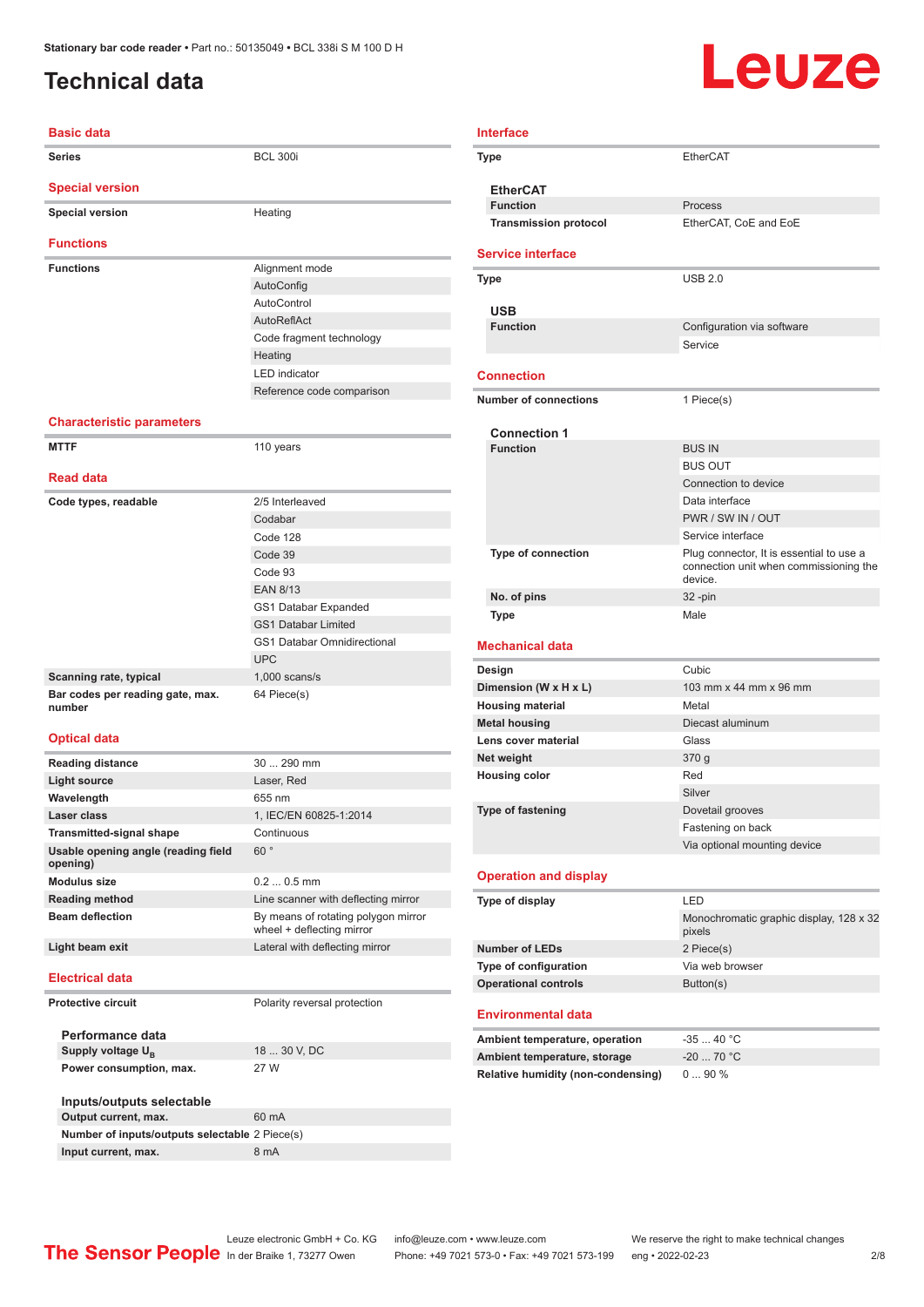## <span id="page-2-0"></span>**Technical data**

# Leuze

#### **Certifications**

| Degree of protection                                               | IP 65                    |
|--------------------------------------------------------------------|--------------------------|
| <b>Protection class</b>                                            | $\mathbf{III}$           |
| <b>Certifications</b>                                              | c UL US                  |
| Test procedure for EMC in accordance                               | EN 55022                 |
| with standard                                                      | EN 61000-4-2, -3, -4, -6 |
| Test procedure for shock in<br>accordance with standard            | IEC 60068-2-27, test Ea  |
| Test procedure for continuous shock<br>in accordance with standard | IEC 60068-2-29, test Eb  |
| Test procedure for vibration in<br>accordance with standard        | IEC 60068-2-6, test Fc   |

#### **Classification**

| <b>Customs tariff number</b> | 84719000 |
|------------------------------|----------|
| <b>ECLASS 5.1.4</b>          | 27280102 |
| <b>ECLASS 8.0</b>            | 27280102 |
| <b>ECLASS 9.0</b>            | 27280102 |
| ECLASS 10.0                  | 27280102 |
| <b>ECLASS 11.0</b>           | 27280102 |
| <b>ECLASS 12.0</b>           | 27280102 |
| <b>ETIM 5.0</b>              | EC002550 |
| <b>ETIM 6.0</b>              | EC002550 |
| <b>ETIM 7.0</b>              | EC002550 |

## **Dimensioned drawings**

All dimensions in millimeters



- A Optical axis
- B Deflection angle of the laser beam: ± 30 °
- C M4 thread (5 deep)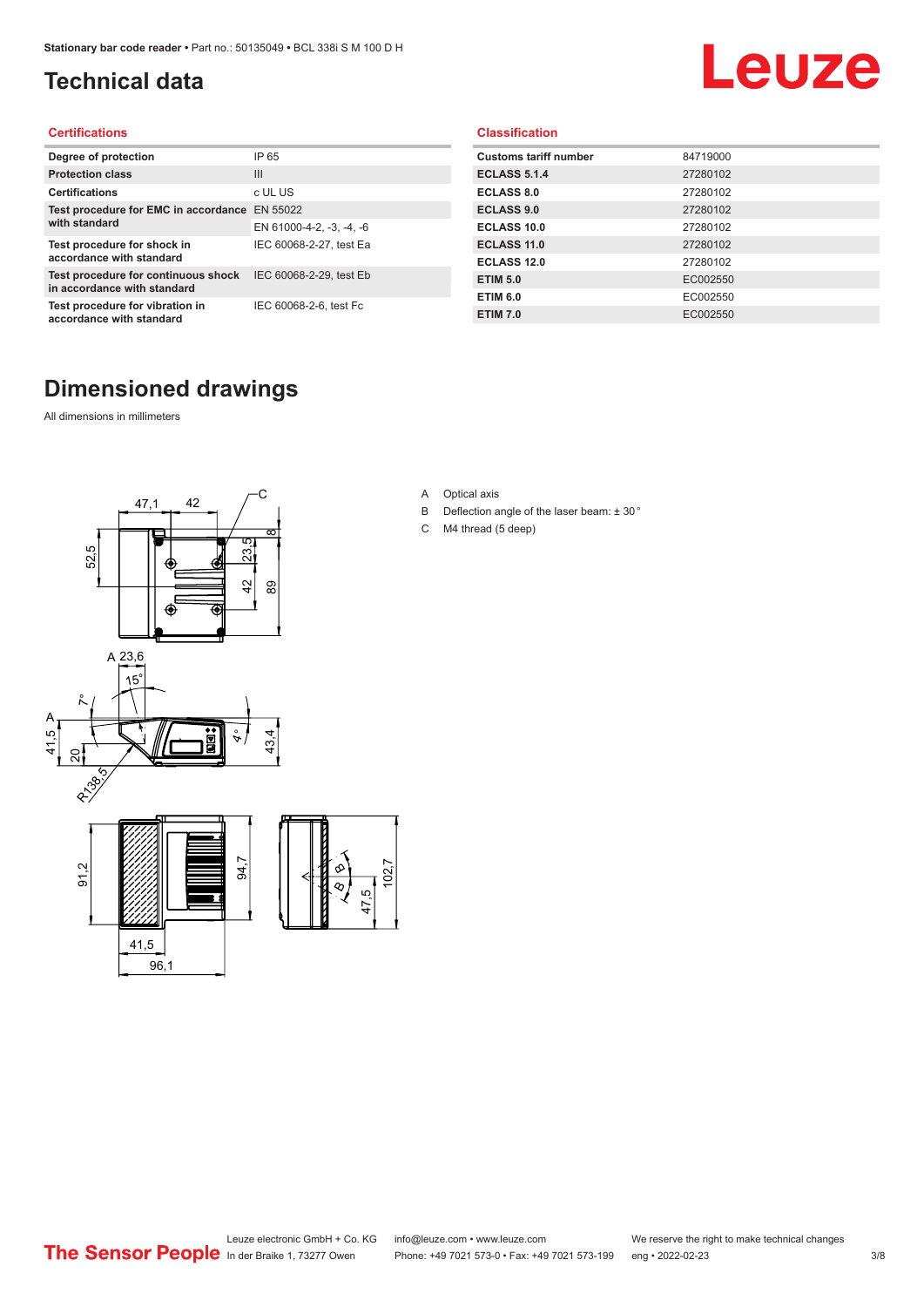### <span id="page-3-0"></span>**Electrical connection**

## Leuze

#### **Connection 1**

| <b>Function</b>    | <b>BUS IN</b>                                                              |
|--------------------|----------------------------------------------------------------------------|
|                    | <b>BUS OUT</b>                                                             |
|                    | Connection to device                                                       |
|                    | Data interface                                                             |
|                    | PWR / SW IN / OUT                                                          |
|                    | Service interface                                                          |
| Type of connection | Plug connector                                                             |
| Type of connection | It is essential to use a connection unit when<br>commissioning the device. |
| No. of pins        | $32 - pin$                                                                 |
| <b>Type</b>        | Male                                                                       |

## **Diagrams**

#### Reading field curve



x Reading field distance [mm]

y Reading field width [mm]

## **Operation and display**

| <b>LED</b> |  | <b>Display</b>                        | <b>Meaning</b>                  |  |
|------------|--|---------------------------------------|---------------------------------|--|
| <b>PWR</b> |  | Green, flashing                       | Device ok, initialization phase |  |
|            |  | Green, continuous light               | Device OK                       |  |
|            |  | Green, briefly off - on               | Reading successful              |  |
|            |  | green, briefly off - briefly red - on | Reading not successful          |  |
|            |  | Orange, continuous light              | Service mode                    |  |
|            |  |                                       |                                 |  |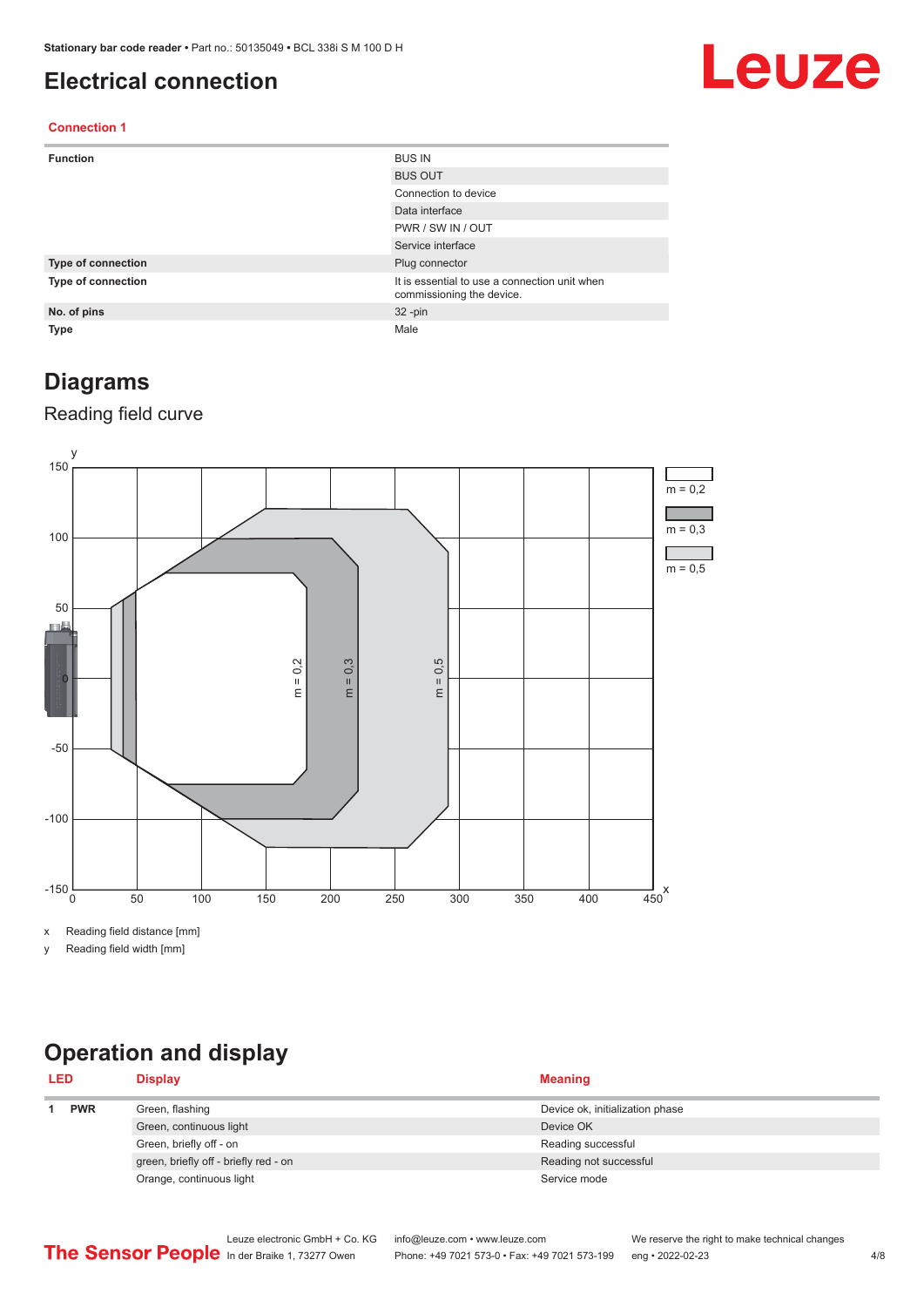## <span id="page-4-0"></span>**Operation and display**

## Leuze

| LED         |            | <b>Display</b>          | <b>Meaning</b>         |
|-------------|------------|-------------------------|------------------------|
| <b>PWR</b>  |            | Red, flashing           | Device OK, warning set |
|             |            | Red, continuous light   | Error, device error    |
| $2^{\circ}$ | <b>BUS</b> | Green, flashing         | Initialization         |
|             |            | Green, continuous light | Bus operation ok       |
|             |            | Red, flashing           | Communication error    |
|             |            | Red, continuous light   | Bus error              |

## **Part number code**

Part designation: **BCL XXXX YYZ AAA BB CCCC**

| <b>BCL</b>         | <b>Operating principle</b><br>BCL: bar code reader                                                                                                                                                                                       |
|--------------------|------------------------------------------------------------------------------------------------------------------------------------------------------------------------------------------------------------------------------------------|
| <b>XXXX</b>        | Series/interface (integrated fieldbus technology)<br>300i: RS 232 / RS 422 (stand-alone)<br>301i: RS 485 (multiNet slave)<br>304i: PROFIBUS DP<br>308i: EtherNet TCP/IP, UDP<br>338i: EtherCAT<br>348i: PROFINET RT<br>358i: EtherNet/IP |
| YY                 | <b>Scanning principle</b><br>S: line scanner (single line)<br>R1: line scanner (raster)<br>O: oscillating-mirror scanner (oscillating mirror)                                                                                            |
| z                  | <b>Optics</b><br>N: High Density (close)<br>M: Medium Density (medium distance)<br>F: Low Density (remote)<br>L: Long Range (very large distances)<br>J: ink-jet (depending on the application)                                          |
| <b>AAA</b>         | <b>Beam exit</b><br>100: lateral<br>102: front                                                                                                                                                                                           |
| <b>BB</b>          | <b>Special equipment</b><br>D: With display<br>H: With heating<br>DH: optionally with display and heating<br>P: plastic exit window                                                                                                      |
| CCCC               | <b>Functions</b><br>F007: optimized process data structure                                                                                                                                                                               |
| <b>Sales State</b> |                                                                                                                                                                                                                                          |

| <b>Note</b>                                                                                       |
|---------------------------------------------------------------------------------------------------|
| $\phi$ A list with all available device types can be found on the Leuze website at www.leuze.com. |

### **Notes**

| <b>Observe intended use!</b>                                                                                                                                                                                                  |
|-------------------------------------------------------------------------------------------------------------------------------------------------------------------------------------------------------------------------------|
| $\%$ This product is not a safety sensor and is not intended as personnel protection.<br>$\%$ The product may only be put into operation by competent persons.<br>₿ Only use the product in accordance with its intended use. |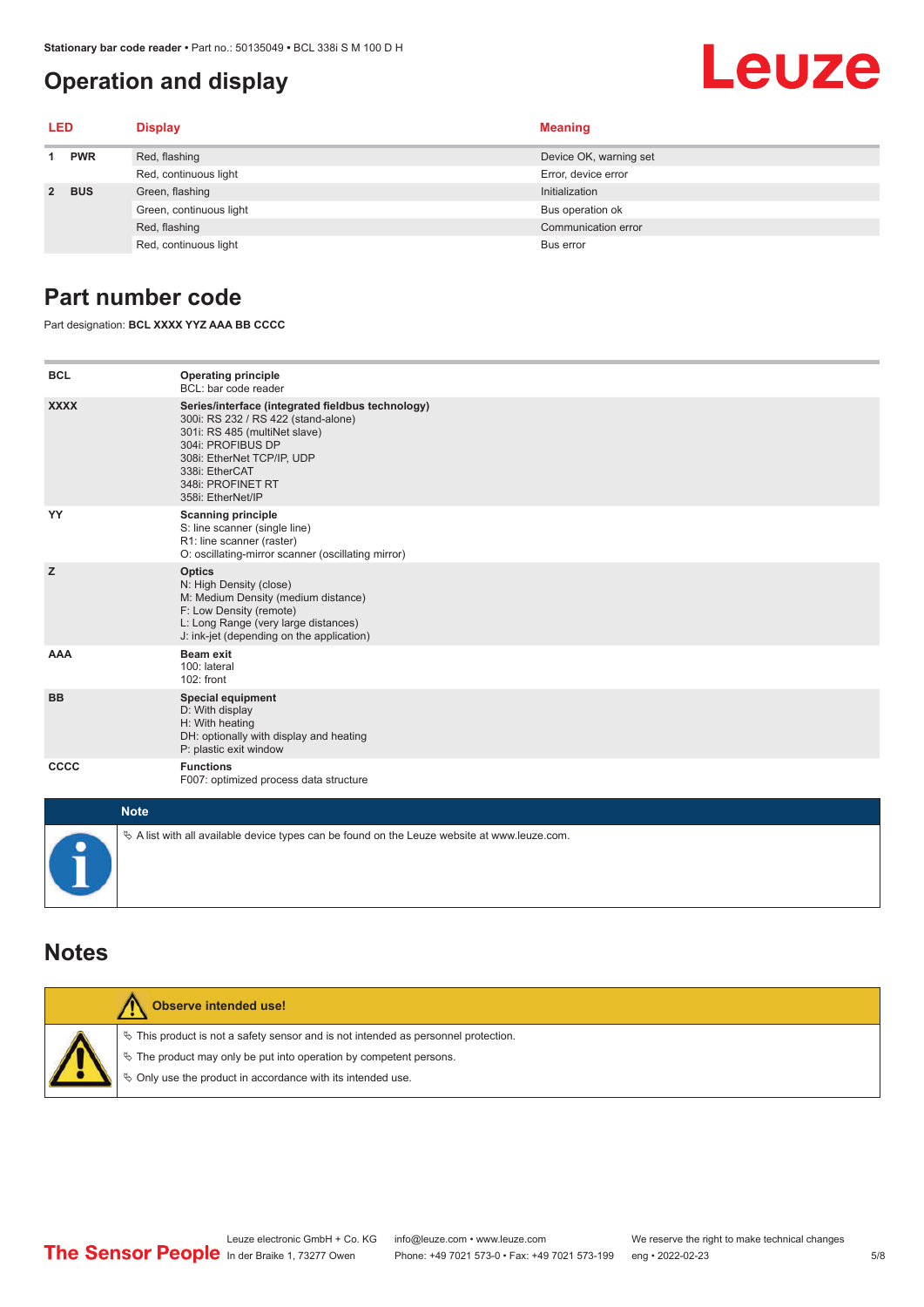## <span id="page-5-0"></span>**Notes**

|   | <b>ATTENTION! LASER RADIATION - CLASS 1 LASER PRODUCT</b>                                                                                                                                                                                                  |
|---|------------------------------------------------------------------------------------------------------------------------------------------------------------------------------------------------------------------------------------------------------------|
|   | The device satisfies the requirements of IEC/EN 60825-1:2014 safety requlations for a product of laser class 1 and complies with 21 CFR 1040.10 except<br>for conformance with IEC 60825-1 Ed. 3., as described in Laser Notice No. 56, dated May 8, 2019. |
| 纂 | $\&$ Observe the applicable statutory and local laser protection regulations.                                                                                                                                                                              |
|   | $\%$ The device must not be tampered with and must not be changed in any way.<br>There are no user-serviceable parts inside the device.<br>Repairs must only be performed by Leuze electronic GmbH + Co. KG.                                               |

## **Accessories**

## Connection technology - Connection cables

|   |   | Part no. | <b>Designation</b>      | <b>Article</b>   | <b>Description</b>                                                                                                                                                                            |
|---|---|----------|-------------------------|------------------|-----------------------------------------------------------------------------------------------------------------------------------------------------------------------------------------------|
| ≝ | W | 50132079 | KD U-M12-5A-V1-<br>050  | Connection cable | Connection 1: Connector, M12, Axial, Female, A-coded, 5-pin<br>Connection 2: Open end<br>Shielded: No<br>Cable length: 5,000 mm<br>Sheathing material: PVC                                    |
|   |   | 50135074 | KS ET-M12-4A-P7-<br>050 | Connection cable | Suitable for interface: Ethernet<br>Connection 1: Connector, M12, Axial, Male, D-coded, 4-pin<br>Connection 2: Open end<br>Shielded: Yes<br>Cable length: 5,000 mm<br>Sheathing material: PUR |

## Connection technology - Interconnection cables

|                           |                                                                                                                                                                                                                                | Part no. | <b>Designation</b>                     | <b>Article</b>        | <b>Description</b>                                                                                                                                                                                                               |
|---------------------------|--------------------------------------------------------------------------------------------------------------------------------------------------------------------------------------------------------------------------------|----------|----------------------------------------|-----------------------|----------------------------------------------------------------------------------------------------------------------------------------------------------------------------------------------------------------------------------|
| $\frac{1}{\sqrt{2}}$<br>Ħ | $\Box$                                                                                                                                                                                                                         | 50117011 | <b>KB USB A - USB</b><br>miniB         | Service line          | Suitable for interface: USB<br>Connection 1: USB<br>Connection 2: USB<br>Shielded: Yes<br>Cable length: 1,500 mm<br>Sheathing material: PVC                                                                                      |
|                           |                                                                                                                                                                                                                                | 50137078 | <b>KSS ET-M12-4A-</b><br>M12-4A-P7-050 | Interconnection cable | Suitable for interface: Ethernet<br>Connection 1: Connector, M12, Axial, Male, D-coded, 4-pin<br>Connection 2: Connector, M12, Axial, Male, D-coded, 4-pin<br>Shielded: Yes<br>Cable length: 5,000 mm<br>Sheathing material: PUR |
|                           | the filled the control in the control in the control in the control in the control in the control in the control in the control in the control in the control in the control in the control in the control in the control in t | 50135081 | <b>KSS ET-M12-4A-</b><br>RJ45-A-P7-050 | Interconnection cable | Suitable for interface: Ethernet<br>Connection 1: Connector, M12, Axial, Male, D-coded, 4-pin<br>Connection 2: RJ45<br>Shielded: Yes<br>Cable length: 5,000 mm<br>Sheathing material: PUR                                        |

Leuze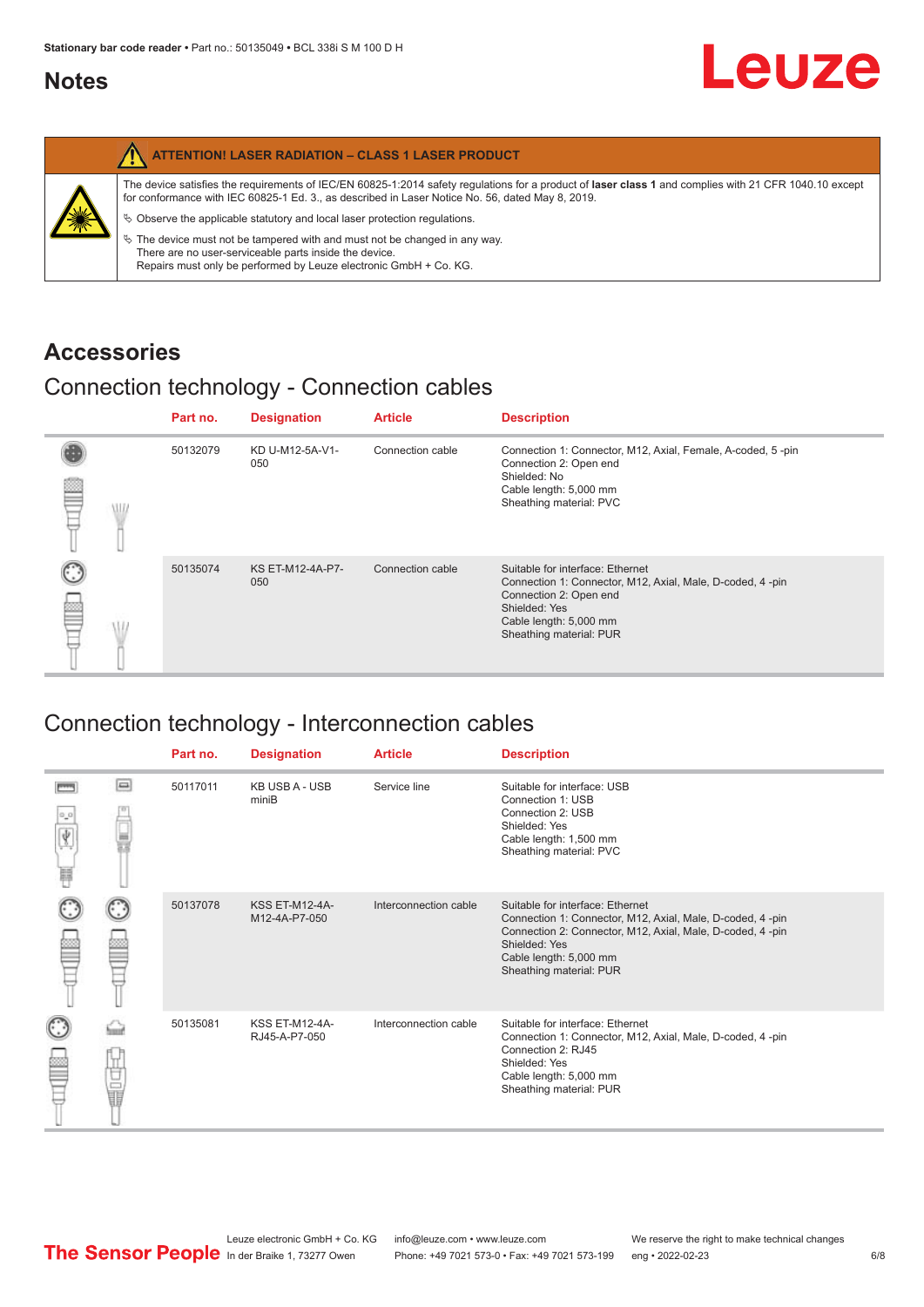## Leuze

## **Accessories**

## Connection technology - Connection boxes

| Part no.   | <b>Designation</b> | <b>Article</b>  | <b>Description</b>                                                                                                                                         |
|------------|--------------------|-----------------|------------------------------------------------------------------------------------------------------------------------------------------------------------|
| 50134929 * | ME 338 103         | Connection unit | Suitable for: BCL 338i, BPS 338i<br>Suitable for interface: EtherCAT<br>Number of connections: 4 Piece(s)<br>Connection: Cable with connector, M12, 900 mm |
| 50134927 * | ME 338 104         | Connection unit | Suitable for: BCL 338i<br>Suitable for interface: EtherCAT<br>Number of connections: 5 Piece(s)<br>Connection: Cable with connector, M12, 900 mm           |
| 50134928 * | ME 338 214         | Connection unit | Suitable for: BCL 338i<br>Suitable for interface: EtherCAT<br>Number of connections: 5 Piece(s)<br>Connection: Cable with connector, M12, 600 mm           |
| 50134931 * | <b>MK338</b>       | Connection unit | Suitable for: BCL 338i, BPS 338i<br>Suitable for interface: EtherCAT<br>Number of connections: 4 Piece(s)<br>Connection: Terminal                          |
| 50134930 * | <b>MS 338</b>      | Connection unit | Suitable for: BCL 338i, BPS 338i<br>Suitable for interface: EtherCAT<br>Number of connections: 4 Piece(s)<br>Connection: Connector, M12                    |

\* Necessary accessories, please order separately

## Mounting technology - Mounting brackets

|             | Part no. | <b>Designation</b> | <b>Article</b>  | <b>Description</b>                                                                                                                                                                            |
|-------------|----------|--------------------|-----------------|-----------------------------------------------------------------------------------------------------------------------------------------------------------------------------------------------|
| $\sim$<br>٠ | 50121433 | BT 300 W           | Mounting device | Design of mounting device: Angle, L-shape<br>Fastening, at system: Through-hole mounting<br>Mounting bracket, at device: Screw type<br>Type of mounting device: Adjustable<br>Material: Metal |

## Mounting technology - Rod mounts

| Part no. | <b>Designation</b> | <b>Article</b>  | <b>Description</b>                                                                                                                                                                                                                                                |
|----------|--------------------|-----------------|-------------------------------------------------------------------------------------------------------------------------------------------------------------------------------------------------------------------------------------------------------------------|
| 50121435 | BT 56 - 1          | Mounting device | Functions: Static applications<br>Design of mounting device: Mounting system<br>Fastening, at system: For 12 mm rod, For 14 mm rod, For 16 mm rod<br>Mounting bracket, at device: Clampable<br>Material: Metal<br>Tightening torque of the clamping jaws: $8 N·m$ |